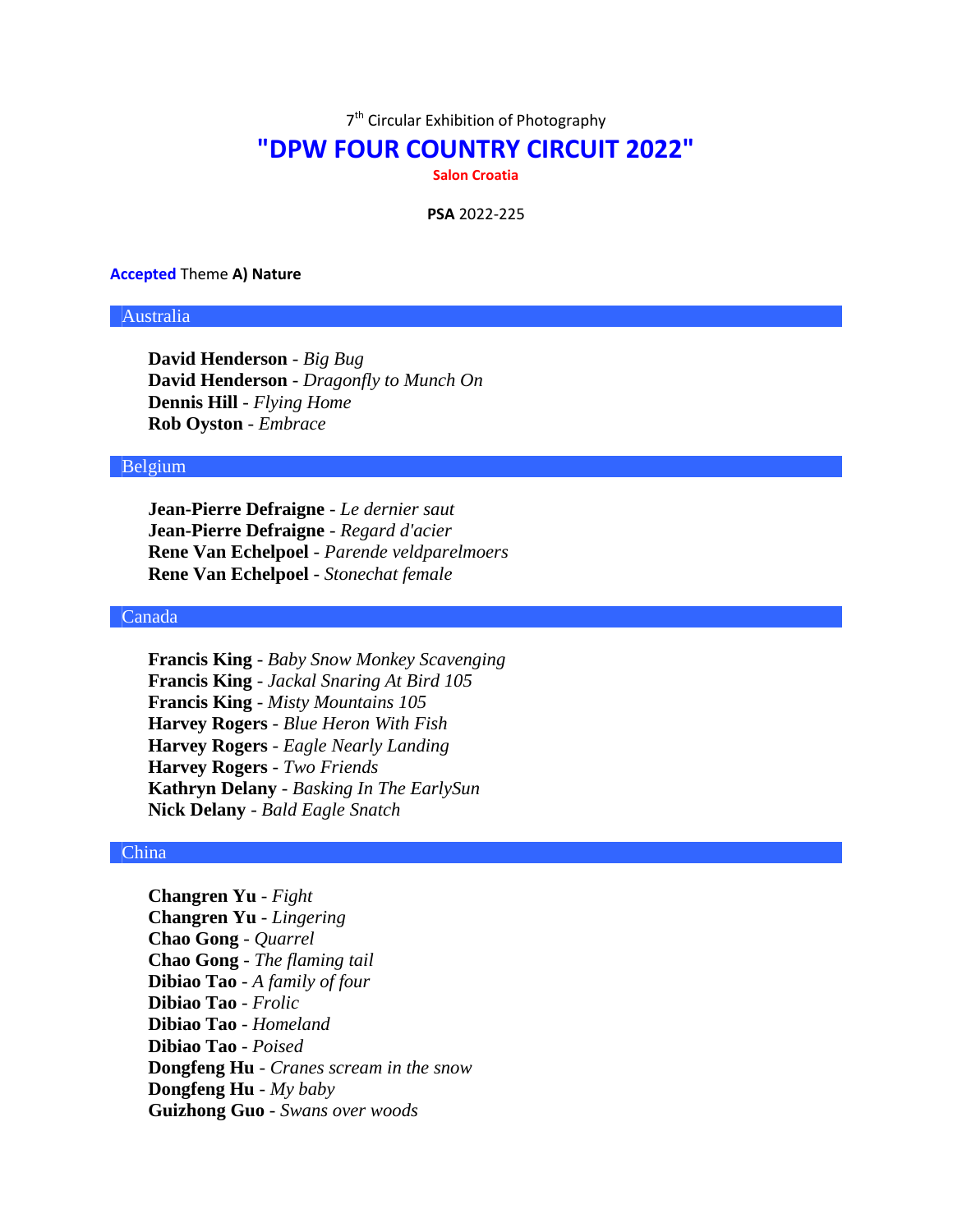**Guizhong Guo** - *The fledgling spreading wings* **Guomei Yang** - *Majestic elks at rising sun* **Guomei Yang** - *Masculinity in armour* **Guomei Yang** - *Waterside warm spring* **Jiangbin Chang** - *Far sight* **Jiangbin Chang** - *Home* **Jiangchuan Tong** - *Catch fish* **Jiangchuan Tong** - *Compete for prey* **Jiangchuan Tong** - *Return home* **Jurong Yu** - *Flowing clouds* **Jurong Yu** - *Love Me If You DareMelody* **Langhua Tong** - *aim at the target* **Langhua Tong** - *take a rest* **Li Cui** - *flowers in Plateau* **Li Cui** - *flowers under mountain* **Li Cui** - *starry sky* **Li Cui** - *swans lake* **Limin Wang** - *Beach Forest* **Limin Wang** - *love* **Limin Wang** - *tree on beach* **Min Li** - *tender family 11* **Shihai Shao** - *Natural World 11* **Yichi Wang** - *An unstoppable kiss* **Yichi Wang** - *Turtle prints* **Yongquan Cao** - *Beautiful Scenery 1*

### Cyprus

# **GEORGE YIALLOURIS** - *PINK REFLECTIONS*

#### England

**Charles Ashton** - *Surfacing* **Chris Whitty** - *Golden lion tamarin* **jennifer margaret webster** - *Male Seal to close to mother and pup*

## Finland

**Juha Jokinen** - *Bear 11* **Juha Jokinen** - *Mirror image of bear 1* **Juha Jokinen** - *Wading Bird*

#### France

**JACKY DUMANGIN** - *BRAME* **JACKY DUMANGIN** - *CHEZ-MOI* **JACKY DUMANGIN** - *ELEGANT*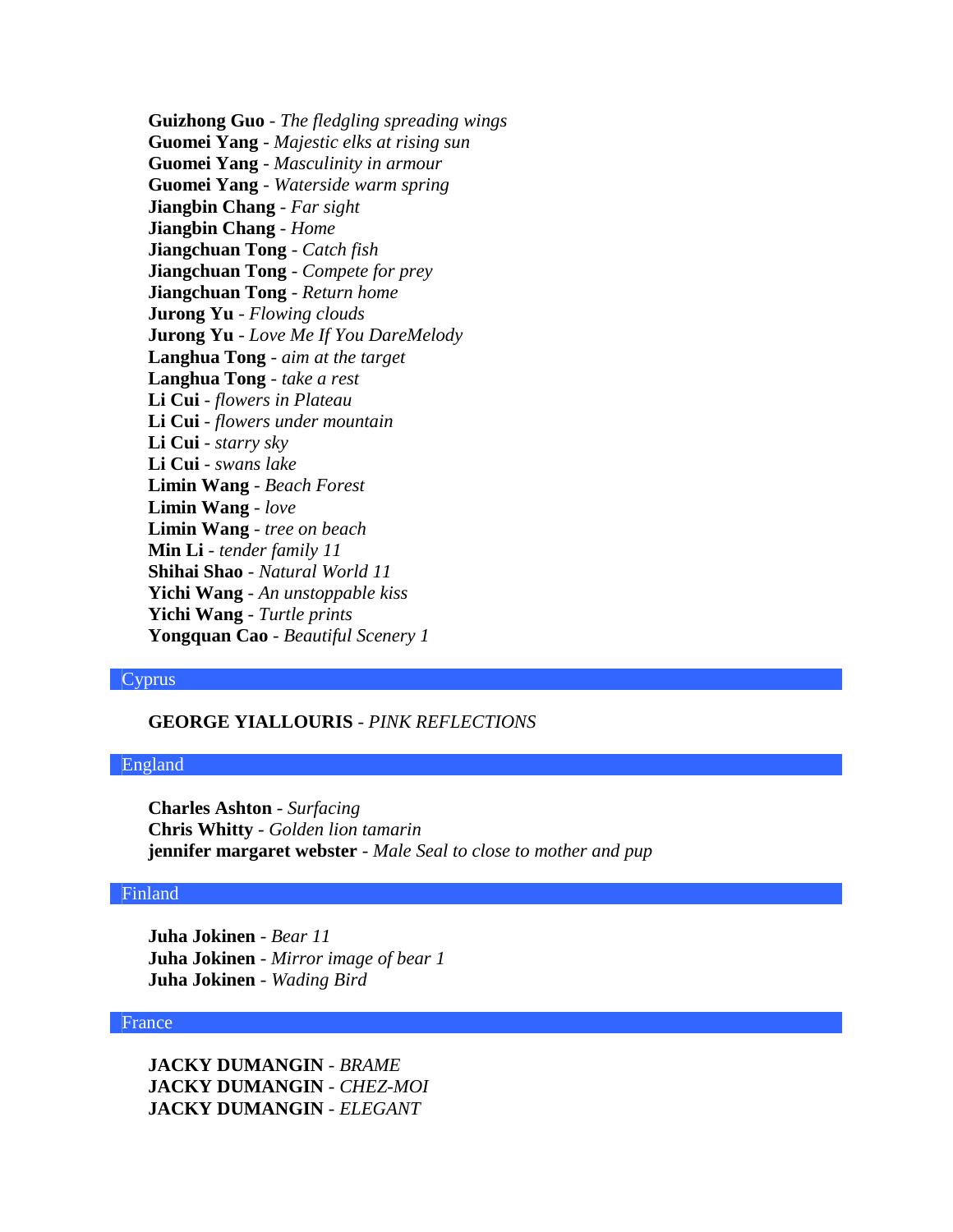### Germany

**Mona Moraht** - *faroe islands* **Mona Moraht** - *ground squirrel* **Mona Moraht** - *headland*

## Hong Kong

**Arnaldo Paulo Che** - *Protection 1* **Arnaldo Paulo Che** - *Wildebeest crossing the river 1* **Chi Fun Fanny Ng** - *Mother and Child* **Ching Ching Chan** - *Froggie Adventure* **Ching Ching Chan** - *Jelly Sweetheart* **DIANA CHAN** - *Aiming 1* **DIANA CHAN** - *Going to Fly* **DIANA CHAN** - *Mantis and Water Droplets* **DIANA CHAN** - *Me First*

#### Indonesia

**Anges van der Logt** - *Proboscis monkey*

## Iran

**Abbas Haji Hosain Kalantar** - *Quebec Habitat* **Mirali Parandak** - *Fisher and branch* **Mirali Parandak** - *Shoemaker* **Mohammad Esteki** - *patience* **Seyed Reza Javadi** - *black kite* **Seyed Reza Javadi** - *Black tern* **Seyed Reza Javadi** - *glossy lbis* **Seyed Reza Javadi** - *Legged buzzard*

#### Italy

**ivana sancandi** - *Contrast* **ivana sancandi** - *Earth and ice* **ivana sancandi** - *The last snow*

## Malaysia

**Edwin Ong Wee Kee** - *Mushroom Cloud* **Hsiang Hui Sylvester Wong** - *Lake Tekapo 025* **Yeokkian Jenn Koh** - *Ant with aphids* **Yeokkian Jenn Koh** - *Newly emerged 409* **Yeokkian Jenn Koh** - *Strggle for survival*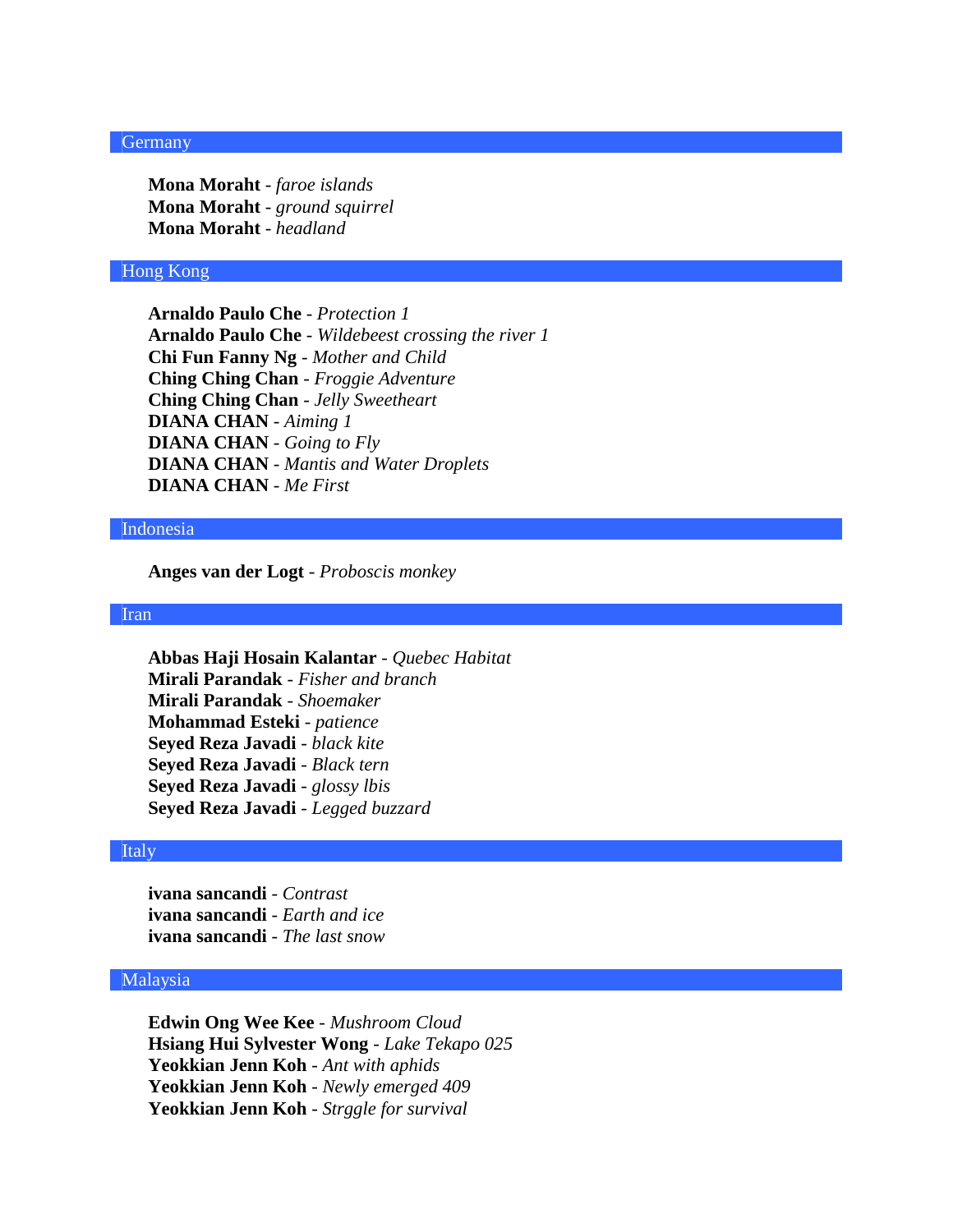#### Qatar

**Ahmed Mohamed Hassan** - *Winter Trees*

#### Serbia

**Borislav Milovanovic** - *Little One*

## Taiwan

**CHIDI CHEN** - *Bizarre Landscape* **CHIDI CHEN** - *Magnificent Coastal Terrain*

## USA

**Bob Chiu** - *African elephants21* **Bob Chiu** - *African wildlife9* **Brenda Fishbaugh** - *Kissing Cousins* **Brenda Fishbaugh** - *Lizard Lunch* **Brenda Fishbaugh** - *Time for a Dip* **Donald DeDonato** - *Coconut Snack* **Donald DeDonato** - *Poised Barred Owl* **Donald DeDonato** - *Red-tailed on Lichen* **Donna Hom** - *A Happy Fly* **Donna Hom** - *Morning Parade* **Donna Hom** - *Rising to the Top* **Donna Hom** - *Symmetry of the Nature* **Jie Fischer** - *The call of the wild38* **Jie Fischer** - *The frozen world26* **Jingru Luo** - *Ydfq* **Lillian Roberts** - *AWD Pups Begging 02*

#### Wales

**Rhodri Phillips** - *THE STAG CALL*

7<sup>th</sup> Circular Exhibition of Photography

# **"DPW FOUR COUNTRY CIRCUIT 2022"**

**Salon Croatia**

**PSA** 2022-225

**Accepted** Theme **B) Woman**

Bangladesh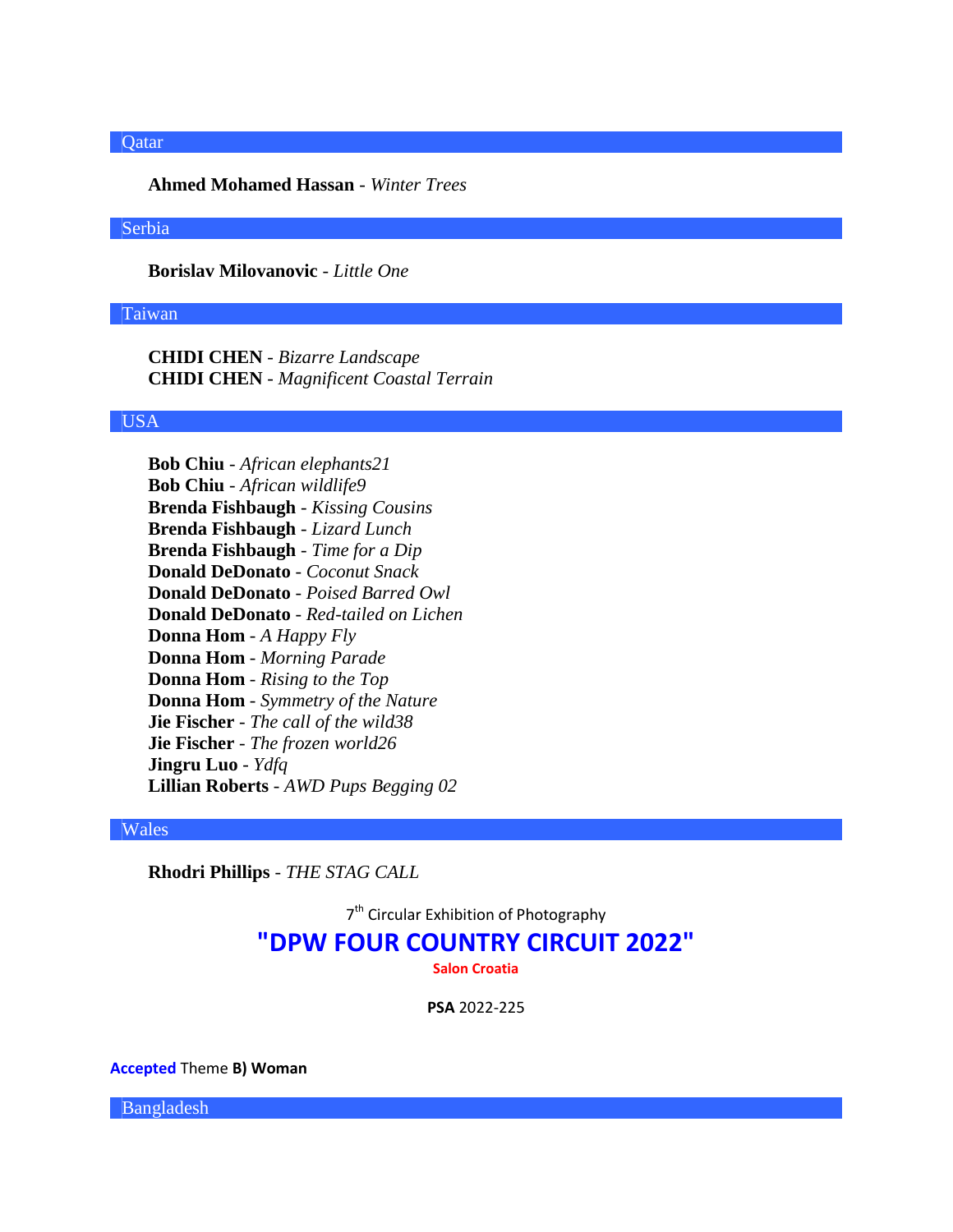**Sikder Ahmed** - *Flowers* **Sikder Ahmed** - *Red Chilis and Colorful women* **Sikder Ahmed** - *We play we work*

## Belgium

**Francis Nicoll** - *Myrian Nude 3* **Francis Nicoll** - *Myrian screaming 1* **Jean-Pierre Defraigne** - *Sourire ethnique*

# Canada

**Danlei Ye** - *Cuban lifestyle6* **Harvey Rogers** - *Complementary Flowing Lines* **Harvey Rogers** - *Lisa With Sword* **Harvey Rogers** - *Wondering*

## China

**Chao Gong** - *Happy* **Dongdong Xu** - *girl with long hair* **Dongdong Xu** - *Imprison* **Dongdong Xu** - *seed* **Dongdong Xu** - *Shine* **Dongfeng Hu** - *Busy Tibetan woman* **Dongfeng Hu** - *Carry the hope* **Guizhong Guo** - *Elderly woman* **Guizhong Guo** - *Gaze by the door* **Guizhong Guo** - *Life* **Hanxin Li** - *Beauty* **Hanxin Li** - *Beauty in period of Republic* **Jiangbin Chang** - *Tibetan woman collecting cow dung* **Jiangchuan Tong** - *Six sisters* **Jiangchuan Tong** - *Streams and tea ceremonies* **Jiangchuan Tong** - *The goddess of the peacock* **Jurong Yu** - *farming preparation* **Jurong Yu** - *Life in Daliangshan 20* **Jurong Yu** - *look forward to* **Min Li** - *Believers in the Rock Church12* **Min Li** - *Believers in the Rock Church30* **Min Li** - *Portraits of tribes in Ethiopia 2* **Ping Xu** - *Elves in the moonlight* **Ping Xu** - *Skilled birdcage weaving artists* **Ping Xu** - *Unity of heaven and earth* **Shaoning Liu** - *Mother* **Shihai Shao** - *Charming Beauty*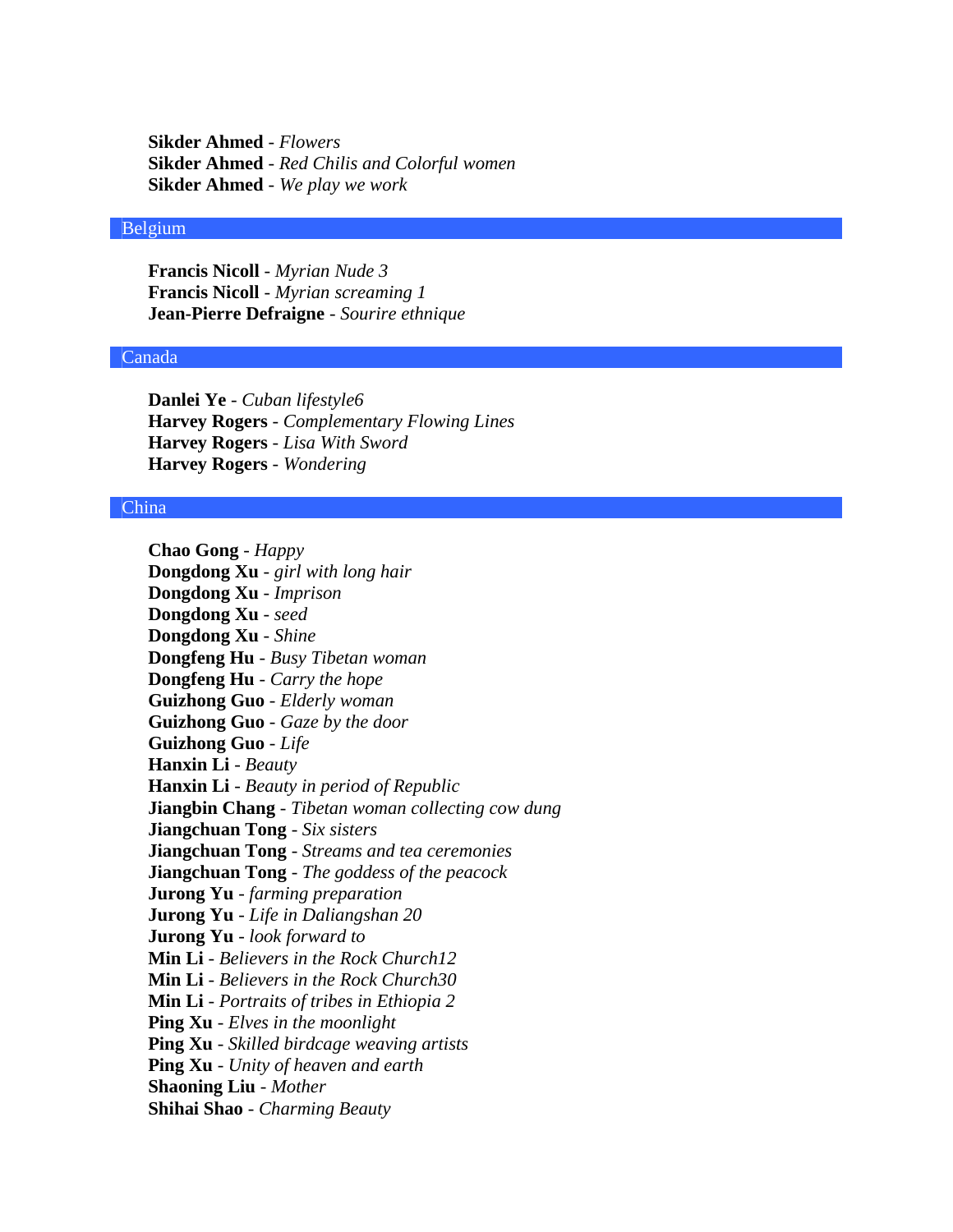**Xinglong He** - *Beautiful side face* **Xinglong He** - *classy girl* **Xinglong He** - *Elegant girl* **Xinglong He** - *Shy girl* **Yaping Ma** - *A small village* **Yaping Ma** - *Music lingered in the air* **Yichi Wang** - *Pilgrimage road* **Yichi Wang** - *Terrified 1* **Yongquan Cao** - *Festival* **Yongquan Cao** - *The Beauty*

## Cyprus

**GEORGE YIALLOURIS** - *GINGER DOLL 02* **Thanasis Hadjipavlou** - *A lady who stuns* **Thanasis Hadjipavlou** - *A woman who dazzles* **Thanasis Hadjipavlou** - *Flawless beauty* **Thanasis Hadjipavlou** - *Owning her uniqueness*

## England

**Charles Ashton** - *The Ambulance Driver*

Finland

**Juha Jokinen** - *Agata 1* **Juha Jokinen** - *Elena 2* **Juha Jokinen** - *Long Hair 3* **Juha Jokinen** - *Shape 1*

## France

## **JACKY DUMANGIN** - *CLAUDETTE*

#### **Germany**

**Herdis Halvas-Nielsen** - *Hamar woman in the valley* **Herdis Halvas-Nielsen** - *Khat chewing* **Herdis Halvas-Nielsen** - *Tai Chi* **Manfred Kluger** - *a natural beauty-3* **Manfred Kluger** - *in balance-1* **Manfred Kluger** - *lets dance-2* **Manfred Kluger** - *pretty mermaid-1*

## Hong Kong

**Arnaldo Paulo Che** - *A long red dress 1*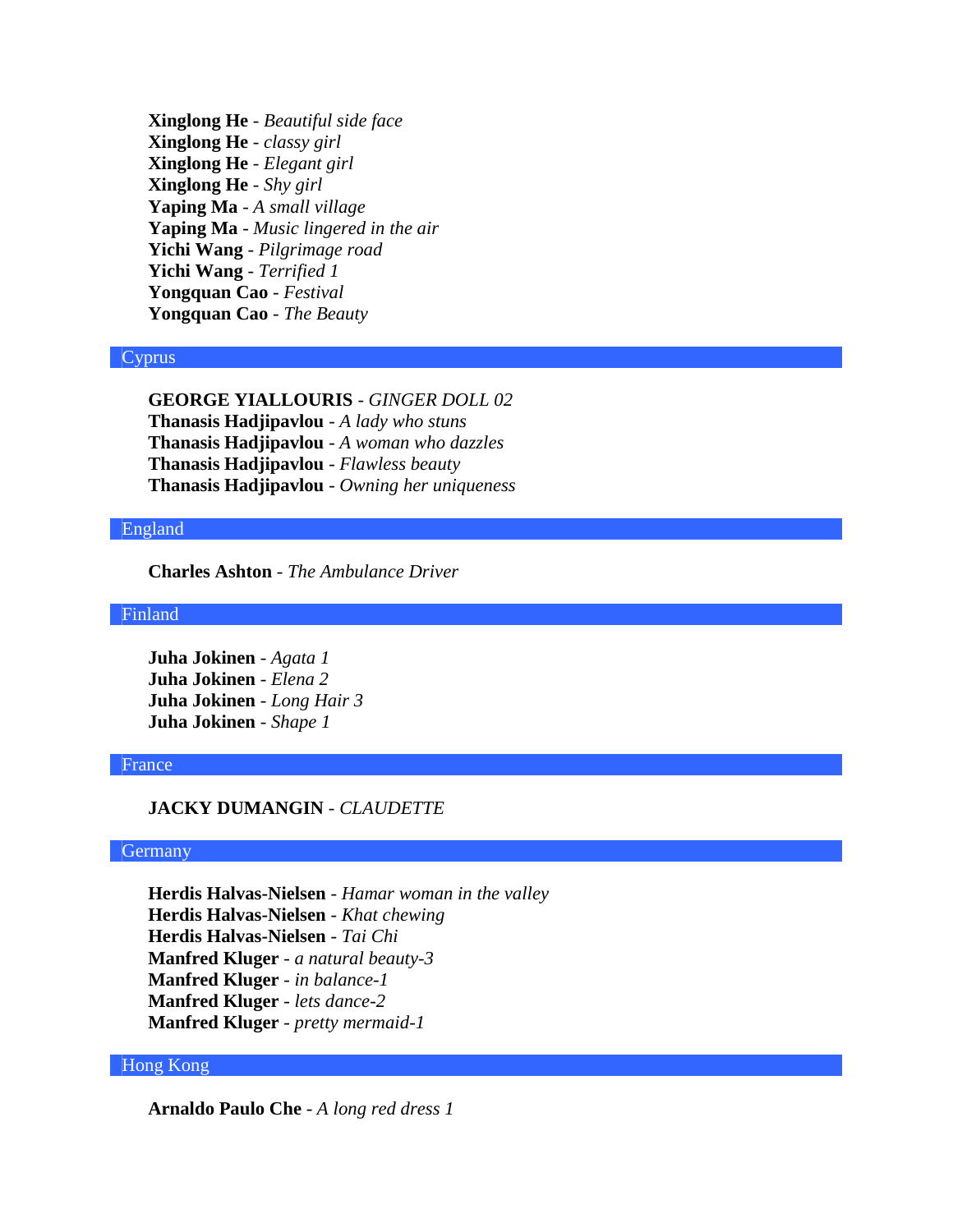**Arnaldo Paulo Che** - *Grazing 4* **Arnaldo Paulo Che** - *Old woman with rattan basket 1* **Arnaldo Paulo Che** - *Pray 3* **Chi Fun Fanny Ng** - *Good Friends Catching Up* **Ching Ching Chan** - *Lady In Red* **Ching Ching Chan** - *Twins Dance 02* **Ching Ching Chan** - *Vague Beauty* **VOON WAH WONG** - *Tibetan 63*

#### Hungary

**Zoltan Lokos** - *Girls* **Zoltan Lokos** - *Query* **Zoltan Lokos** - *Romantic woman*

#### India

**Narendra Kumar Pandey** - *ELATED* **santosh bade** - *Angry young woman*

## Indonesia

**ajar setiadi** - *Princes potrait 2* **ajar setiadi** - *Princes potrait 4* **D Agung Krisprimandoyo** - *A Tribal Women* **Jioe kian min** - *Preparation for prayer 002*

# Iran

**Abbas Haji Hosain Kalantar** - *astan* **Arlen Keshishian** - *Atena in the wind* **Ebrahim Bahrami** - *Rural brides* **Kiarang Alaei** - *the Young Woman* **Mirali Parandak** - *Mask and old women* **Mohammad Esteki** - *molod* **Mohammad Esteki** - *sima* **Seyed Reza Javadi** - *Carpet* **Seyed Reza Javadi** - *rural life*

## Ireland

**Aleksandar Sasic** - *S and L* **Ivy Cecez** - *Golden lady*

## Italy

**Massimiliano Falsetto** - *women in the room*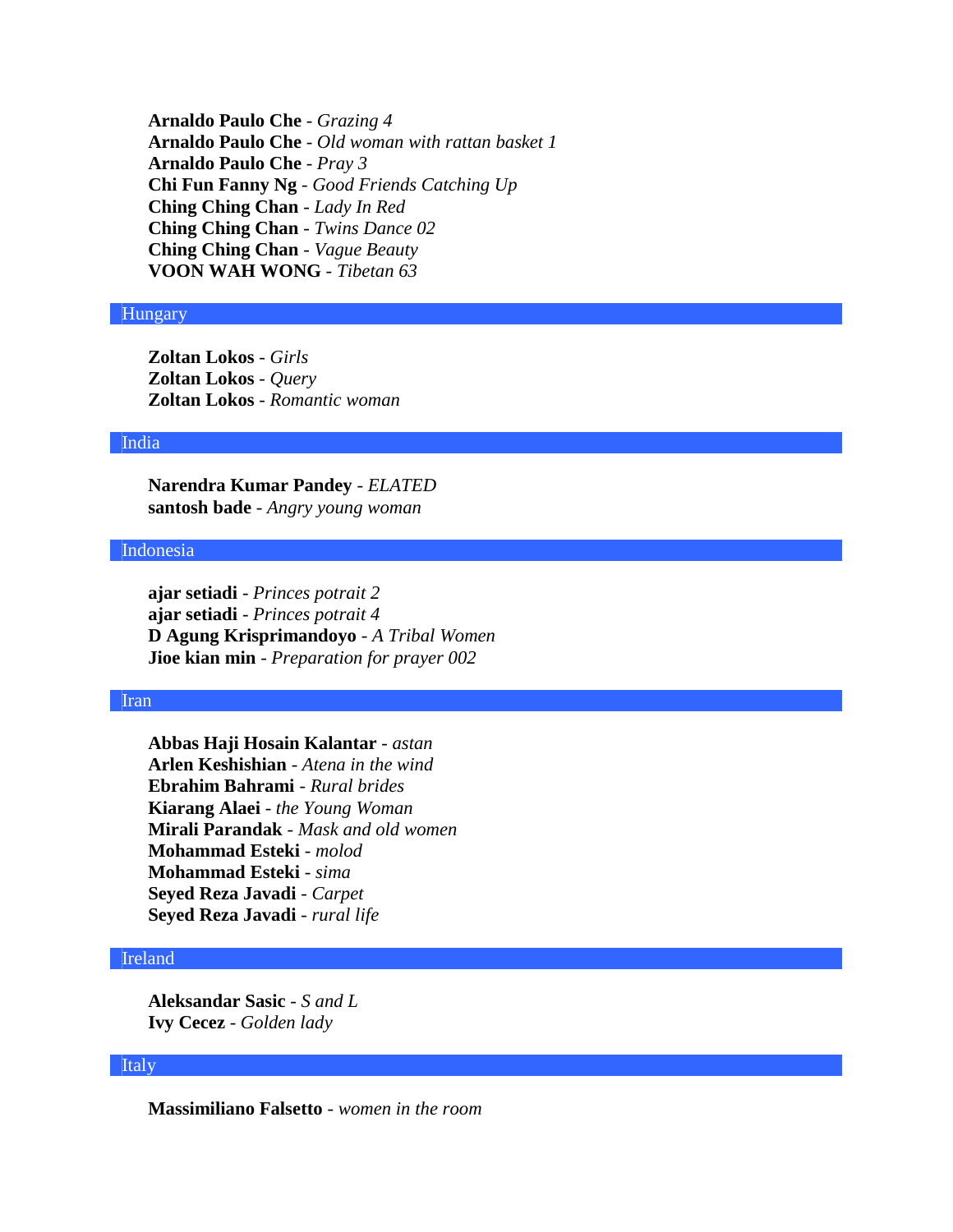## Malaysia

**Edwin Ong Wee Kee** - *Lady Penan* **Hsiang Hui Sylvester Wong** - *Boeyi Lady 031* **Hsiang Hui Sylvester Wong** - *Vietnam Lady Portrait 011*

## Russian Federation

**Alexey Ivashchuk** - *Anna* **Alexey Ivashchuk** - *Polina2022-1080* **Alexey Ivashchuk** - *Schoolgirl* **Alexey Ivashchuk** - *Valerie*

#### Serbia

**Vojislav Pesterac** - *Life goes on 5882*

## Slovenia

**TOMI KRIZAJ** - *YOUTH BEAUTY*

## Spain

**JOAQUIN SALINAS D' ANGLADA** - *ESTUDIO DE ESNUDO 30* **JOAQUIN SALINAS D' ANGLADA** - *IRINA 20* **JOAQUIN SALINAS D' ANGLADA** - *IRINA 5* **Manel Puigcerver** - *Dancer silhouette*

## Taiwan

**CHIDI CHEN** - *Color Powder Dance* **CHIDI CHEN** - *Dreamy Water Nude* **CHIDI CHEN** - *Nude in White Gauze*

# USA

**Jingru Luo** - *Fuyu* **Jingru Luo** - *Zhi* **Kevin Bacher** - *Tristen Draped* **Kevin Bacher** - *Unveiled* **SHIRLEY TRINH** - *Co Thach* **SHIRLEY TRINH** - *Ly* **SHIRLEY TRINH** - *Quan Khan*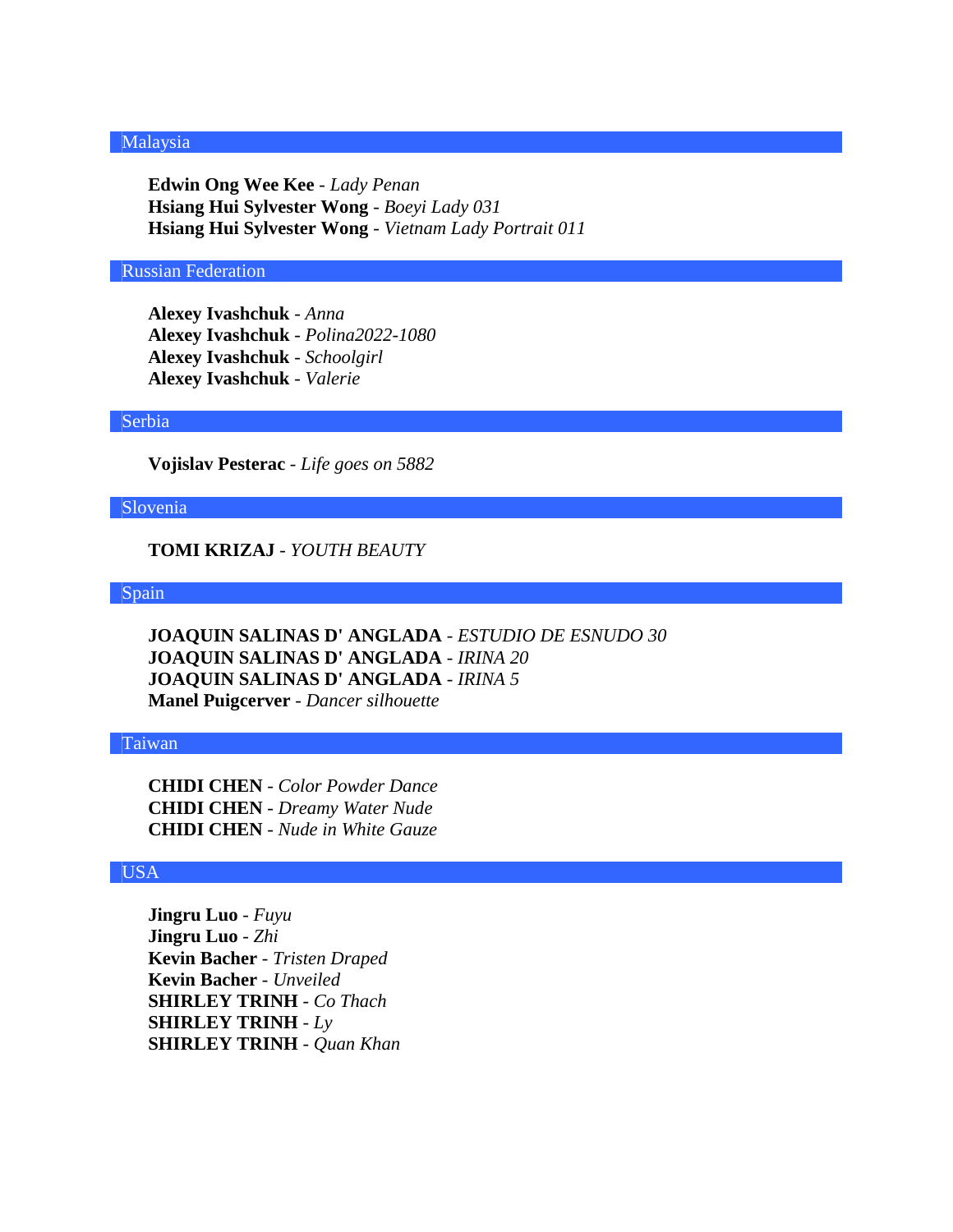7<sup>th</sup> Circular Exhibition of Photography

# **"DPW FOUR COUNTRY CIRCUIT 2022"**

**Salon Croatia**

**PSA** 2022-225

#### **Accepted** Theme **C) Open Color**

## Argentina

**Hector Rabinovich** - *contando monedas* **Hector Rabinovich** - *linyera ene Delhinto* **Hector Rabinovich** - *tristeza*

#### Australia

**Jenni Horsnell** - *Dewy Damselfly 57* **Jenni Horsnell** - *Silvereye on Blossom 14* **Rob Oyston** - *Explosion*

# Belgium

**Francis Nicoll** - *Linda singing 2* **Jean-Pierre Defraigne** - *La couverture rouge* **Leo Vangrieken** - *Clown* **Leo Vangrieken** - *Verstoppertje*

#### Canada

**Danlei Ye** - *A stage for wildlife17* **Danlei Ye** - *Fun in childhood15* **Francis King** - *Crossing The Misty* **Francis King** - *Mud Race 10* **Francis King** - *Traffic At The Bridge* **Harvey Rogers** - *Inspirational Music* **Kathryn Delany** - *Sentinel At Dawn* **Nick Delany** - *Whale in flight*

#### China

**Changren Yu** - *Varnish* **Dengrong Gan** - *Mariculture* **Dongfeng Hu** - *Little Tibetan boy* **Guomei Yang** - *Bird tree at a low ebb* **Guomei Yang** - *Harmony* **Hanxin Li** - *Bumper harvest in sight*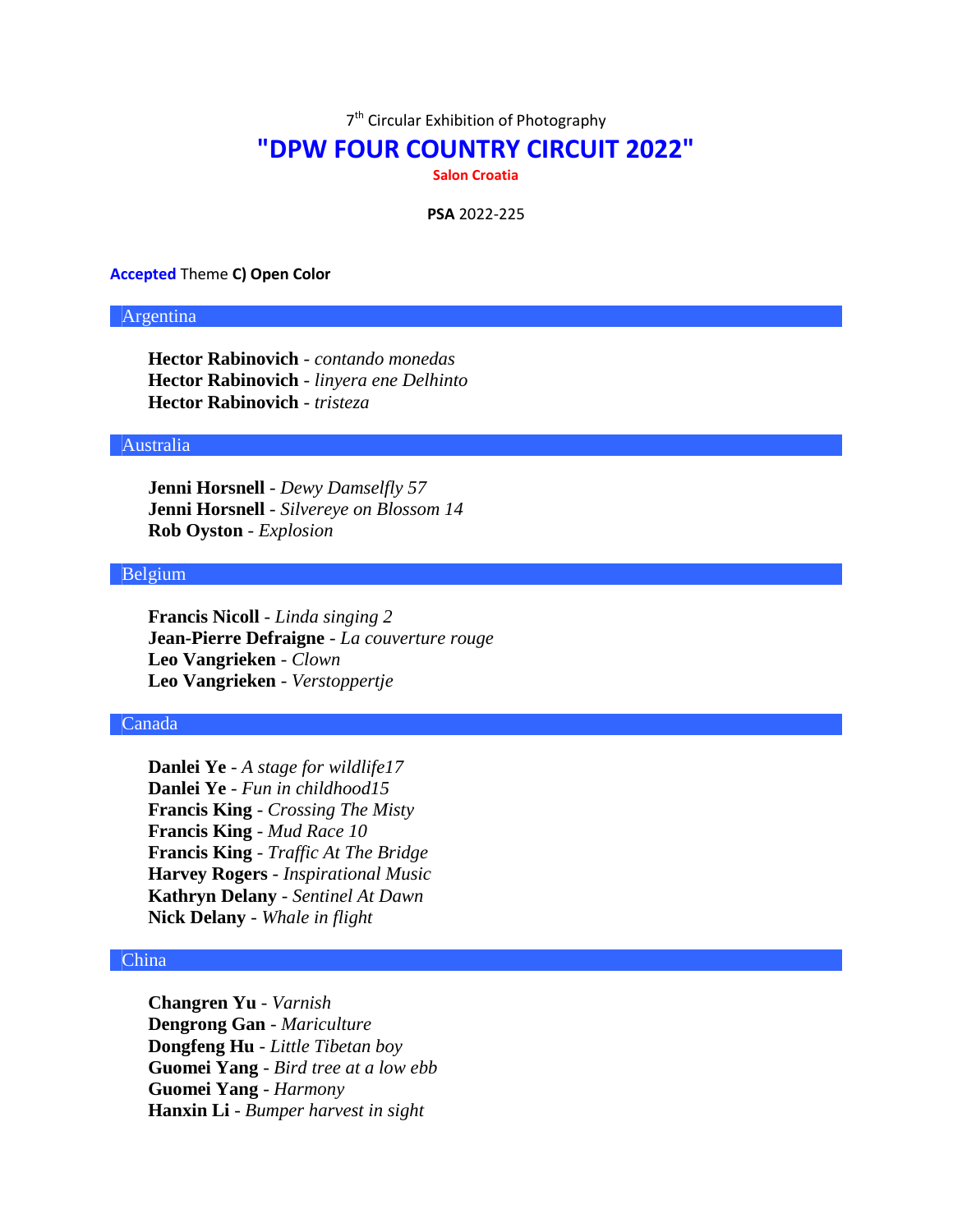**Jiangchuan Tong** - *Dragon Dancing* **Jiangchuan Tong** - *Red silk dance* **Jiangling Wen** - *Play* **Jiangling Wen** - *Savoring* **Jiangling Wen** - *You and me* **Jianjun Huang** - *Fruitful results* **Jie Zhang** - *oxygen* **Jie Zhang** - *painting* **Jie Zhang** - *Photography* **Jie Zhang** - *play chess* **Jingheng He** - *butterfly* **Jingheng He** - *Dinosaur Discovery* **Jingheng He** - *Duckling* **Jingheng He** - *sisters* **Jinli Zhao** - *Heicheng Ruins on the Silk Road* **Jurong Yu** - *Take snow travel* **Li Cui** - *Flowing ice river* **Li Cui** - *ice river in snow mountain* **Li Cui** - *Quiet beach* **Li Cui** - *tenacious plant* **Liangping Qiu** - *Dinner* **Liangping Qiu** - *long hat* **Liangping Qiu** - *Princess Anna* **Limin Wang** - *Beach chaser* **Limin Wang** - *colorful landscape* **Limin Wang** - *Earth texture* **Min Li** - *The vein of Earth2* **Ping Xu** - *Alba* **PU JIE** - *My baby* **PU JIE** - *sisters* **Quan Zou** - *Draw a face* **Quan Zou** - *girl* **Quan Zou** - *mirror* **Quan Zou** - *rainy day* **Rong Jiang** - *Being alone* **Shaoning Liu** - *Whisper* **Xianyong He** - *bravely explore a new world* **Xianyong He** - *love of mother* **Xianyong He** - *the newborn of the baby* **Xianyong He** - *with my best friend together* **Xiaofan Yang** - *bright eyes* **Xiaofan Yang** - *share* **Xiaofan Yang** - *Tomato girl* **Xiaofan Yang** - *with you* **Xiaoping Chen** - *City at Night* **Xiaoping Chen** - *Running* **Xiaoping Xiang** - *sleeping baby 1*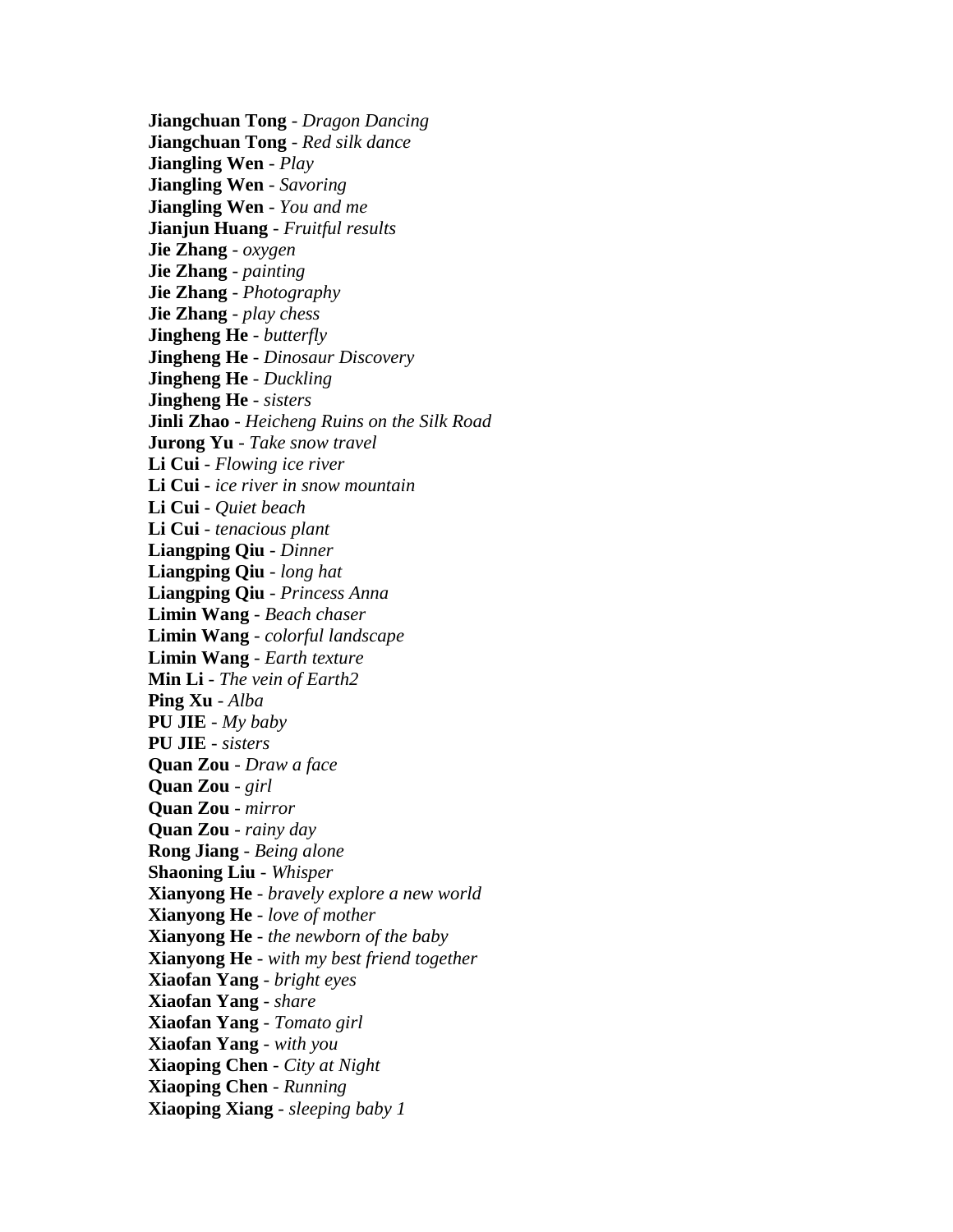**Xiaoping Xiang** - *sleeping baby 2* **Xiaoping Xiang** - *sleeping baby 3* **Xiaoping Xiang** - *sleeping baby 4* **Xinglong He** - *Beijing Opera girl* **Xinglong He** - *girl in makeup* **Xinglong He** - *girl with butterflies* **Xinglong He** - *Transparent veil* **Xiongbin Zuo** - *little panda* **Xiongbin Zuo** - *new life* **Xiongbin Zuo** - *sleeping in flowers* **Xiongbin Zuo** - *sleeping little angel* **Yang Li** - *hope* **Yang Li** - *inverted reflection* **Yang Li** - *pregnant woman* **Yang Li** - *treasure on palm* **Yaping Ma** - *Daughter of the sea* **Yaping Ma** - *Lively desert 3* **Yaping Ma** - *Yi elders* **Yichi Wang** - *Have deep feelings* **Yingchun Zhang** - *Fishing* **Yongquan Cao** - *Life by the Sea* **Yunfeng Zhang** - *Classical beauty* **Yunfeng Zhang** - *girl with blue hat* **Yunfeng Zhang** - *Red fruit* **Yunfeng Zhang** - *white yarn skirt* **Zaijian Dong** - *Buddhist kingdom* **Zaijian Dong** - *Childhood in a stilted building* **Zaijian Dong** - *dog and child* **Zaijian Dong** - *eager eyes*

## Cyprus

**GEORGE YIALLOURIS** - *DIVA ELEFTHERIA THEATER 16* **Thanasis Hadjipavlou** - *Flawless curves*

## England

**Charles Ashton** - *Measuring Up* **Charles Ashton** - *The Office*

## Finland

**Juha Jokinen** - *Fine art portrait 1* **Juha Jokinen** - *Poetry* **Juha Jokinen** - *Portraiture 12*

#### France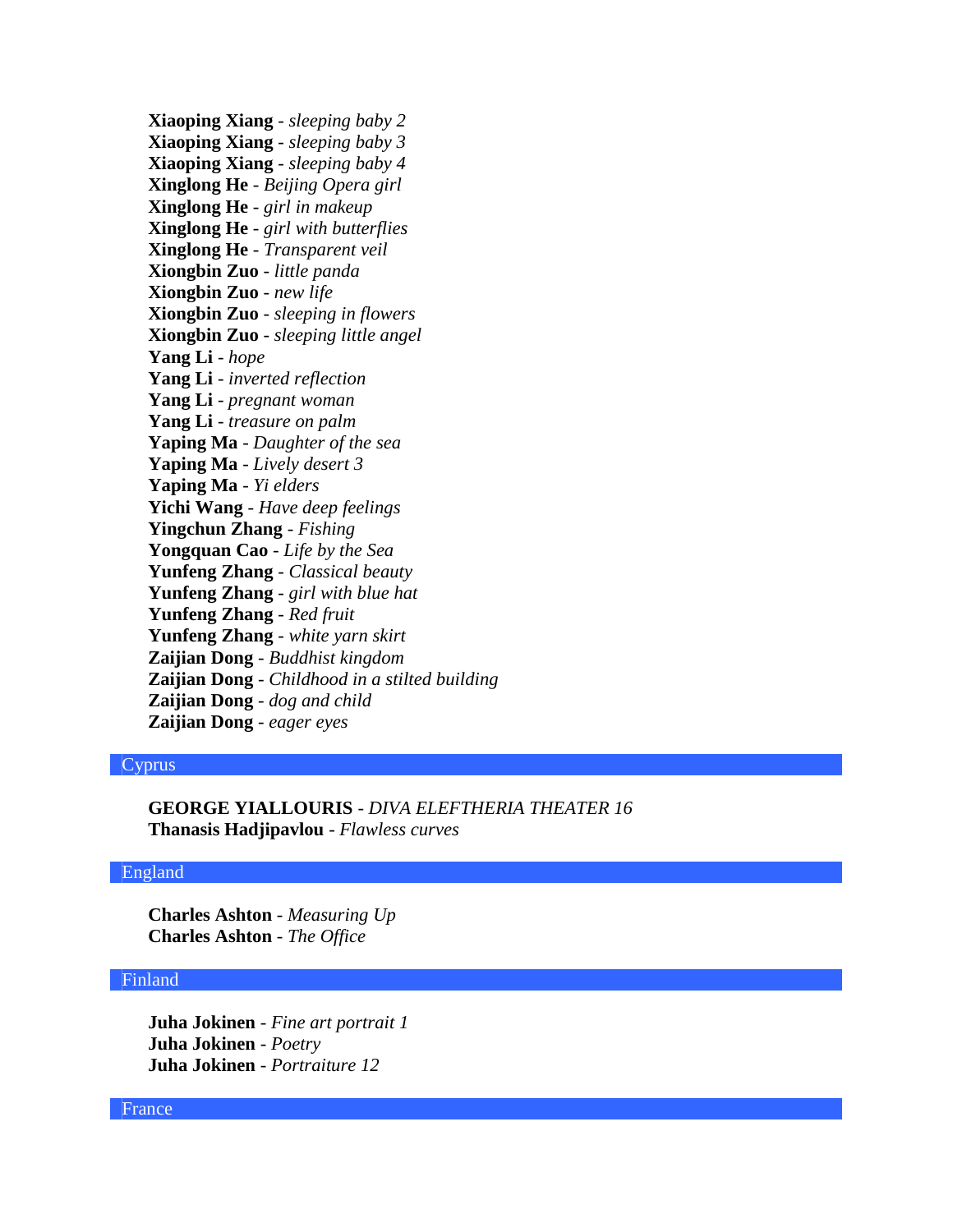**Christian Mangeot** - *Alone, BNF* **Christian Mangeot** - *One Word Trade Center, New York*

# **Germany**

**Manfred Kluger** - *autumn colours-7* **Manfred Kluger** - *bird of fire-1* **Manfred Kluger** - *golden girl-1* **Manfred Kluger** - *pretty woman-9* **Mona Moraht** - *Manarola* **Mona Moraht** - *the swan* **Mona Moraht** - *togetherness*

## Hong Kong

**Arnaldo Paulo Che** - *Elephant fighting 1* **Arnaldo Paulo Che** - *Temple Festival 1* **Arnaldo Paulo Che** - *Tibetan Little girl 1* **Ching Ching Chan** - *Aquatic Blossom 009* **Ching Ching Chan** - *Charm Of Farming* **Ching Ching Chan** - *Look After 003* **DIANA CHAN** - *Aurora over Waterfall* **DIANA CHAN** - *Meeting up* **DIANA CHAN** - *Rowing in water flower* **VOON WAH WONG** - *Bangladeshi 12* **VOON WAH WONG** - *Bangladeshi 29*

#### Hungary

**Zoltan Lokos** - *Shopwindow 1* **Zoltan Lokos** - *Traveler*

#### India

**santosh bade** - *line*

## Indonesia

**ajar setiadi** - *Fire his cigarrete 5775* **ajar setiadi** - *Pose black balerina 1522* **ajar setiadi** - *The Red Girl 9833* **Anges van der Logt** - *Rasta on Gunung Kidul beach* **Jioe kian min** - *show up*

#### Iran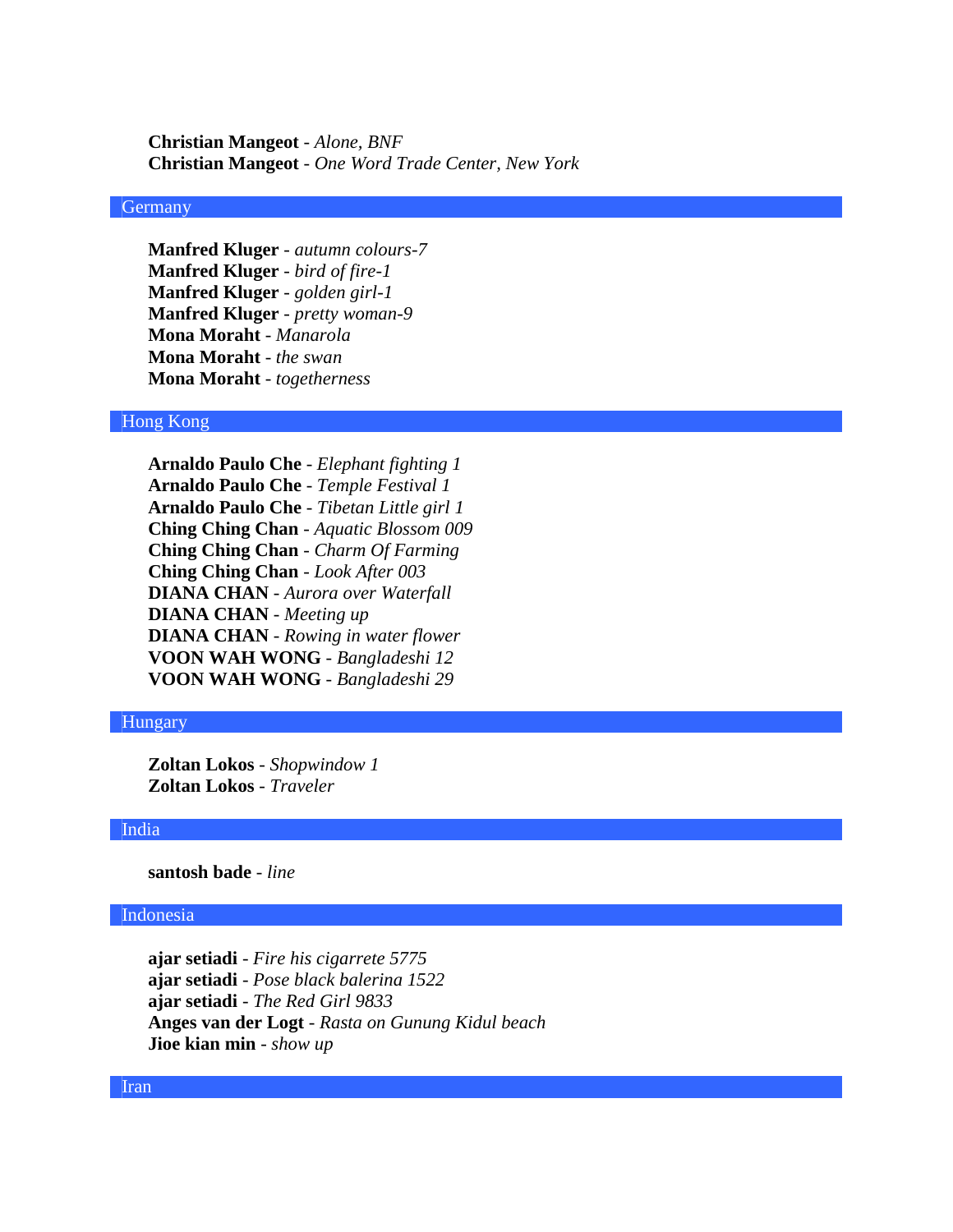**Abbas Haji Hosain Kalantar** - *target* **Arlen Keshishian** - *Bloomer* **Arlen Keshishian** - *Perspective* **Ebrahim Bahrami** - *Ashura* **Hossein Zare** - *Best Friends* **Hossein Zare** - *Life* **Mirali Parandak** - *Eye Evolution* **Mohammad Esteki** - *living in silence* **Mohammad Esteki** - *margaret* **Mohammad Esteki** - *move* **Mohammad Esteki** - *simple life* **Seyed Reza Javadi** - *mirror*

## Ireland

**Ivy Cecez** - *Dorna vest*

## Italy

**Massimiliano Falsetto** - *Bianca* **Massimiliano Falsetto** - *friends in the moonlight*

### Malaysia

**Edwin Ong Wee Kee** - *Sibu Lion Dance* **Yeokkian Jenn Koh** - *Together 516*

## **Qatar**

**Ahmed Mohamed Hassan** - *Blue Reflection* **Ahmed Mohamed Hassan** - *Old Wall*

## Romania

**Ovi D Pop** - *The Seasons`s Labyrinth*

# Russian Federation

**Alexey Ivashchuk** - *Ekaterina -1080* **Alexey Ivashchuk** - *Elena I* **Alexey Ivashchuk** - *Lera in the hat* **Alexey Ivashchuk** - *Redhead Annie*

## Serbia

**Borislav Milovanovic** - *Potatoes*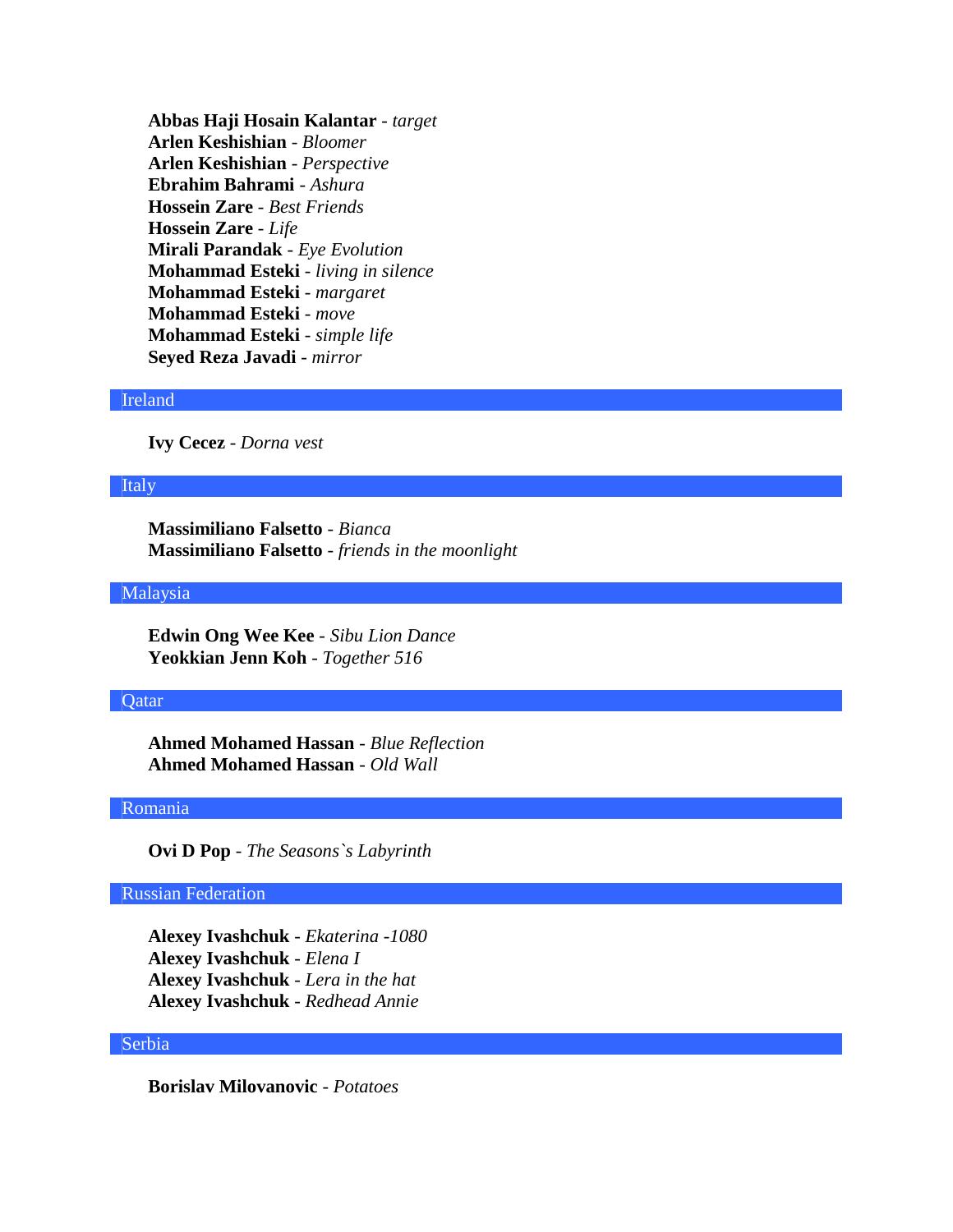## Spain

# **Manel Puigcerver** - *Trapped*

## Taiwan

**CHIDI CHEN** - *Gymnastic Ball Player* **CHIDI CHEN** - *Lady Hummingbird* **Ya-Chen Su** - *Dance with powder*

## USA

**Bob Chiu** - *Full of joy04* **Donna Hom** - *Caring Mom* **Donna Hom** - *Celebration* **Donna Hom** - *Sunset in Yosemite* **Jie Fischer** - *Having fun in water22* **Jingru Luo** - *Wyuc* **Lillian Roberts** - *20 Mule Canyon Colorscape*

7<sup>th</sup> Circular Exhibition of Photography

# **"DPW FOUR COUNTRY CIRCUIT 2022"**

**Salon Croatia**

**PSA** 2022-225

**Accepted** Theme **D) Open Monochrome**

#### Argentina

**Hector Rabinovich** - *cafetín* **Hector Rabinovich** - *fumando un pucho*

Bangladesh

**Sikder Ahmed** - *Emptiness*

## Canada

**Danlei Ye** - *Iranian street corners7* **Francis King** - *Red Church Of Iceland 2* **Harvey Rogers** - *Robert's Smile* **Harvey Rogers** - *You Are In My Head* **Kathryn Delany** - *On Watch*

China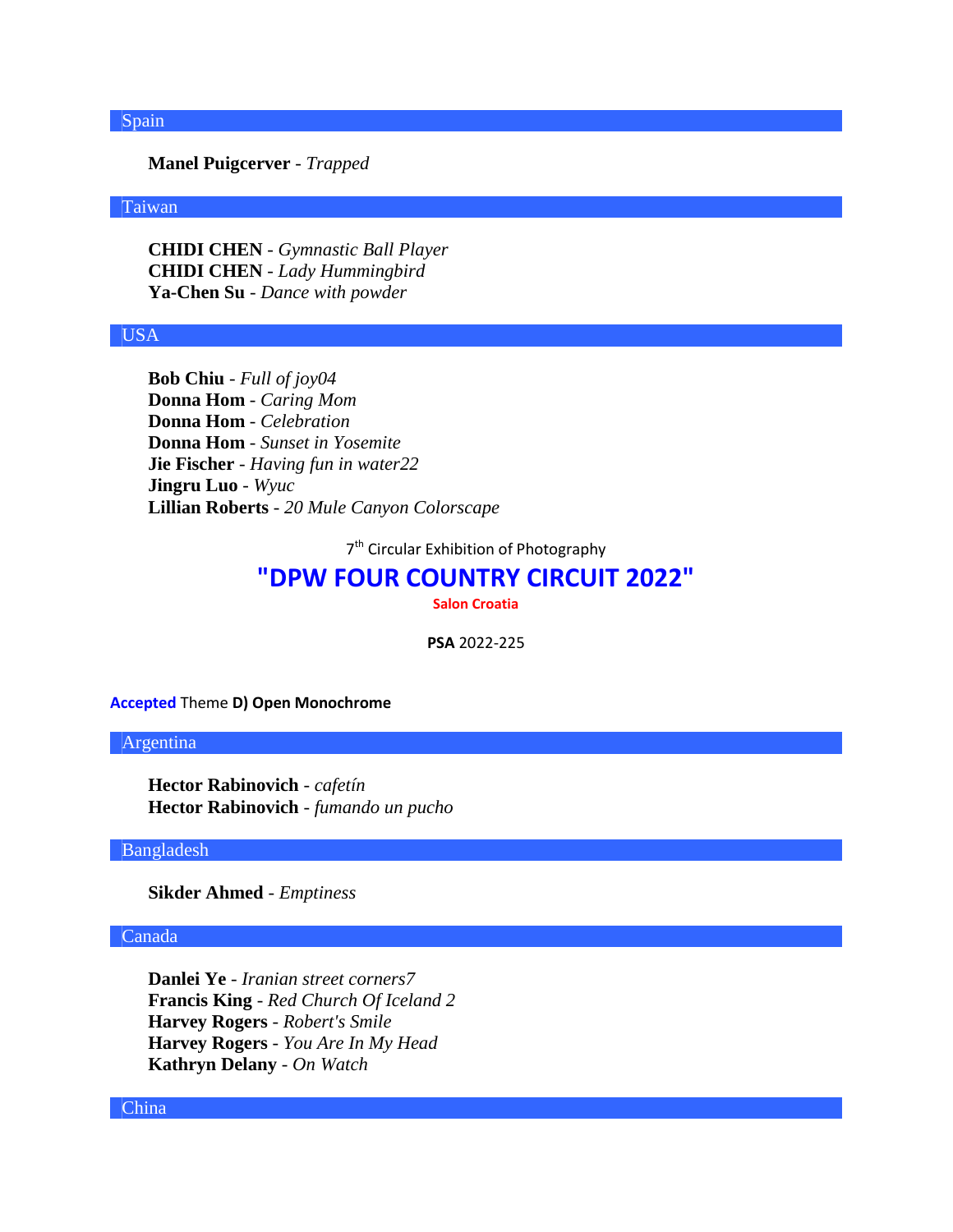**Changren Yu** - *Misty rain in ancient village* **Dongdong Xu** - *Hoodwink* **Dongdong Xu** - *my long hair* **Dongdong Xu** - *old and young women* **Dongdong Xu** - *watching you* **Fang Liu** - *Another side* **Fang Liu** - *Black swan* **Gaochao Hong** - *Nurse* **Hanxin Li** - *Elf in the snow* **Hanxin Li** - *Exotic charm* **Hanxin Li** - *Starry sky over Miao village* **Jiangbin Chang** - *Purse seine aquaculture* **Jiangling Wen** - *Dream* **Jiangling Wen** - *Look forward* **Jiangling Wen** - *Twins* **Jiangling Wen** - *Yearned for* **Jianjun Huang** - *Facial Masks* **Jianjun Huang** - *Paradise of birds* **Jie Zhang** - *goldfish and girl* **Jie Zhang** - *on the field* **Jie Zhang** - *unhappy boy* **Jie Zhang** - *watching from the window* **Jingheng He** - *beard of dad* **Jingheng He** - *draw* **Jingheng He** - *My good friend* **Jingheng He** - *Riding on my father shoulder* **Jurong Yu** - *Elks* **Jurong Yu** - *Life in Daliangshan 19* **Jurong Yu** - *Life in Daliangshan 3* **Liangping Qiu** - *breakfast* **Liangping Qiu** - *in the morning* **Liangping Qiu** - *Portrait of Princess Anna* **Liangping Qiu** - *praying* **Limin Wang** - *companion* **Limin Wang** - *gaze* **Limin Wang** - *sews quilts* **Min Li** - *Family of Polar Bears 5* **Min Li** - *Natural World 14* **Ping Xu** - *Ascetic* **Ping Xu** - *Rush with the tide* **PU JIE** - *Love* **PU JIE** - *New family member* **PU JIE** - *newborn* **Quan Zou** - *brothers* **Quan Zou** - *Hush* **Quan Zou** - *little fish*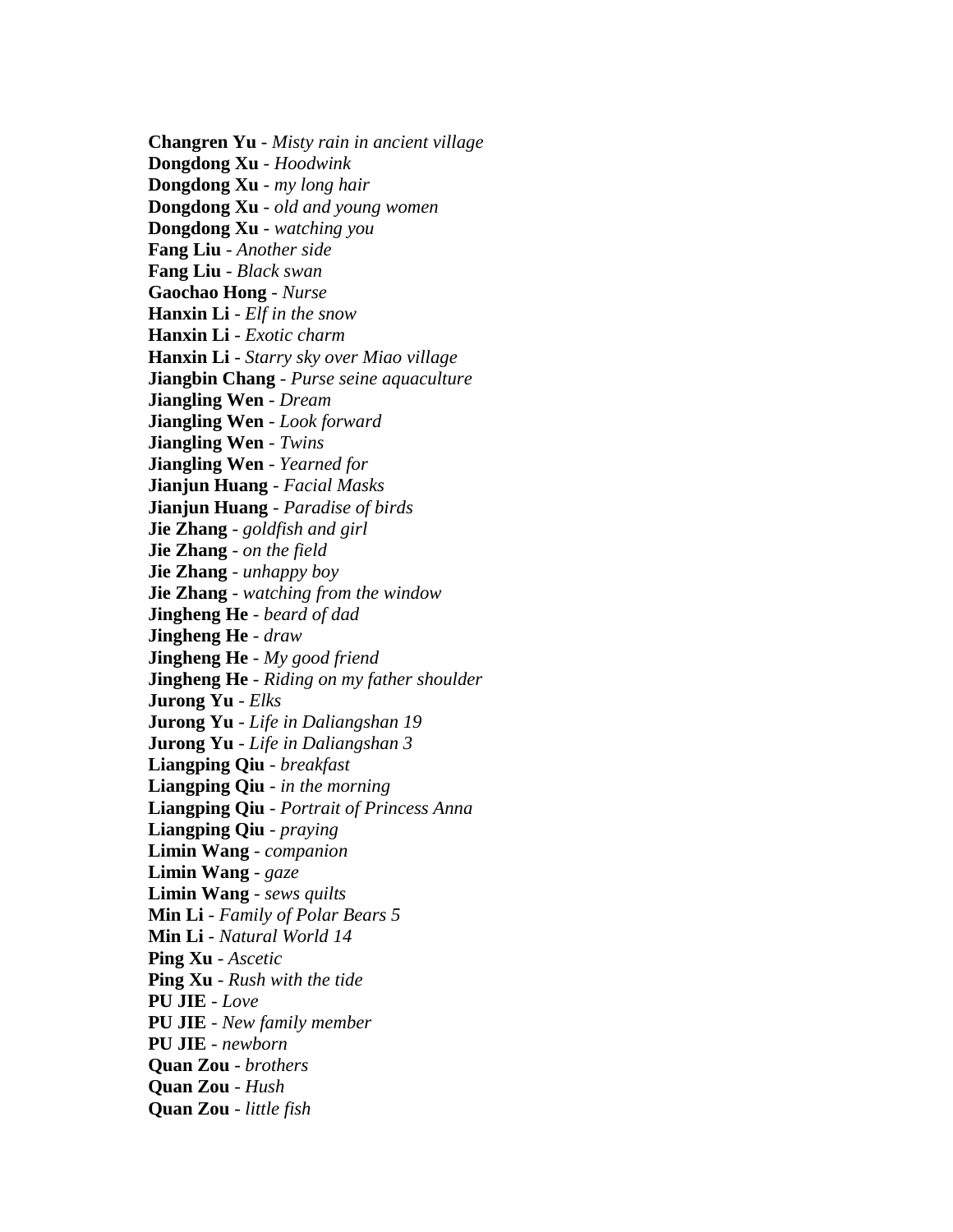**Quan Zou** - *sisters* **Que Tan** - *Herds 7* **Rong Jiang** - *Barbershop* **Xianyong He** - *deep love* **Xianyong He** - *Family portrait* **Xianyong He** - *Painted skin* **Xianyong He** - *pregnant mother* **Xiaofan Yang** - *experimentalize* **Xiaofan Yang** - *Peep* **Xiaofan Yang** - *sisters and kitten* **Xiaoping Chen** - *Row a Boat* **Xiaoping Xiang** - *deep sleeping baby* **Xiaoping Xiang** - *love* **Xiaoping Xiang** - *Strong forearms* **Xinglong He** - *girl* **Xinglong He** - *lady* **Xinglong He** - *raining* **Xinglong He** - *sisters together* **Xiongbin Zuo** - *friends* **Xiongbin Zuo** - *haircut* **Xiongbin Zuo** - *New life in family* **Xiongbin Zuo** - *twins* **Yang Li** - *curve of body* **Yang Li** - *pregnancy* **Yang Li** - *think* **Yaping Ma** - *To the horizon* **Yongquan Cao** - *The Beauty 6* **Yunfeng Zhang** - *Branch crown* **Yunfeng Zhang** - *my angle* **Yunfeng Zhang** - *playing water* **Zaijian Dong** - *Cast net for fishing* **Zaijian Dong** - *love of mother* **Zaijian Dong** - *sacrifice* **Zaijian Dong** - *waiting*

# **Cyprus**

**GEORGE YIALLOURIS** - *BLACK VELVET 04* **Thanasis Hadjipavlou** - *A lady who dazzles* **Thanasis Hadjipavlou** - *Free spirited*

# Finland

**Juha Jokinen** - *Harness 1*

France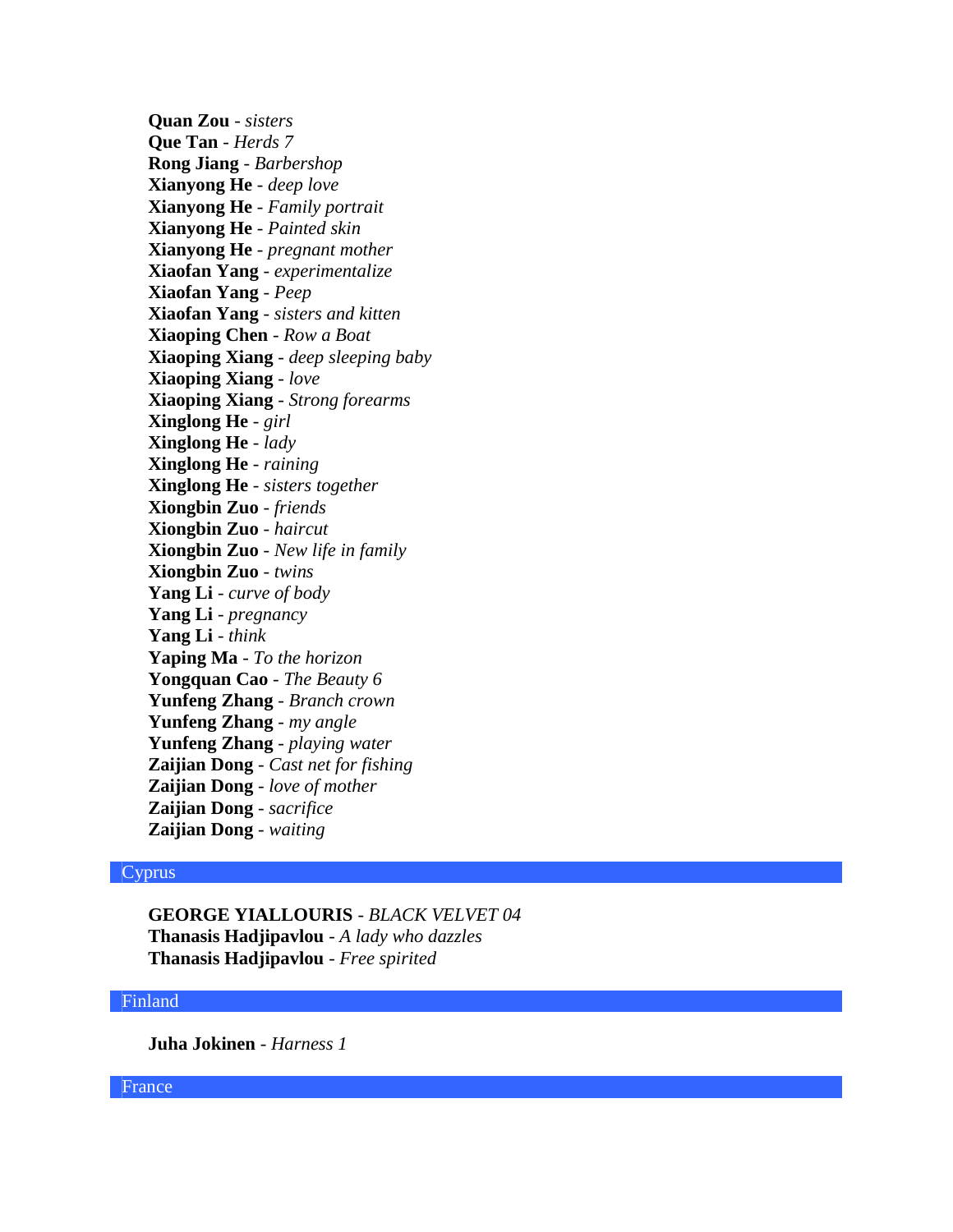#### **Christian Mangeot** - *Olivia III*

## Hong Kong

**Arnaldo Paulo Che** - *Charging 25* **Arnaldo Paulo Che** - *My younger brother 8* **Ching Ching Chan** - *Blinded* **Ching Ching Chan** - *Hidden 03* **Ching Ching Chan** - *The Scars Within 04* **Ching Ching Chan** - *With Hope* **DIANA CHAN** - *Monkey Talk*

#### Hungary

**Zoltan Lokos** - *Mosaic* **Zoltan Lokos** - *Transformer room*

## India

**santosh bade** - *back2back* **santosh bade** - *bhupali*

### Indonesia

**ajar setiadi** - *Levitation 7832* **ajar setiadi** - *The Blue Balerina1467* **Jioe kian min** - *smile 01*

#### Iran

**Abbas Haji Hosain Kalantar** - *desert curve* **Abbas Haji Hosain Kalantar** - *sun desert* **Arlen Keshishian** - *merge of sadness* **Hossein Zare** - *Steps* **Hossein Zare** - *Wrong Way* **Kiarang Alaei** - *the Alley* **Mohammad Esteki** - *beutiful eyes* **Mohammad Esteki** - *elina eyse* **Mohammad Esteki** - *Old history* **Seyed Reza Javadi** - *Brick kiln*

# Ireland

**Aleksandar Sasic** - *G window* **Aleksandar Sasic** - *Kate sleep* **Aleksandar Sasic** - *May S* **Ivy Cecez** - *Dorina look*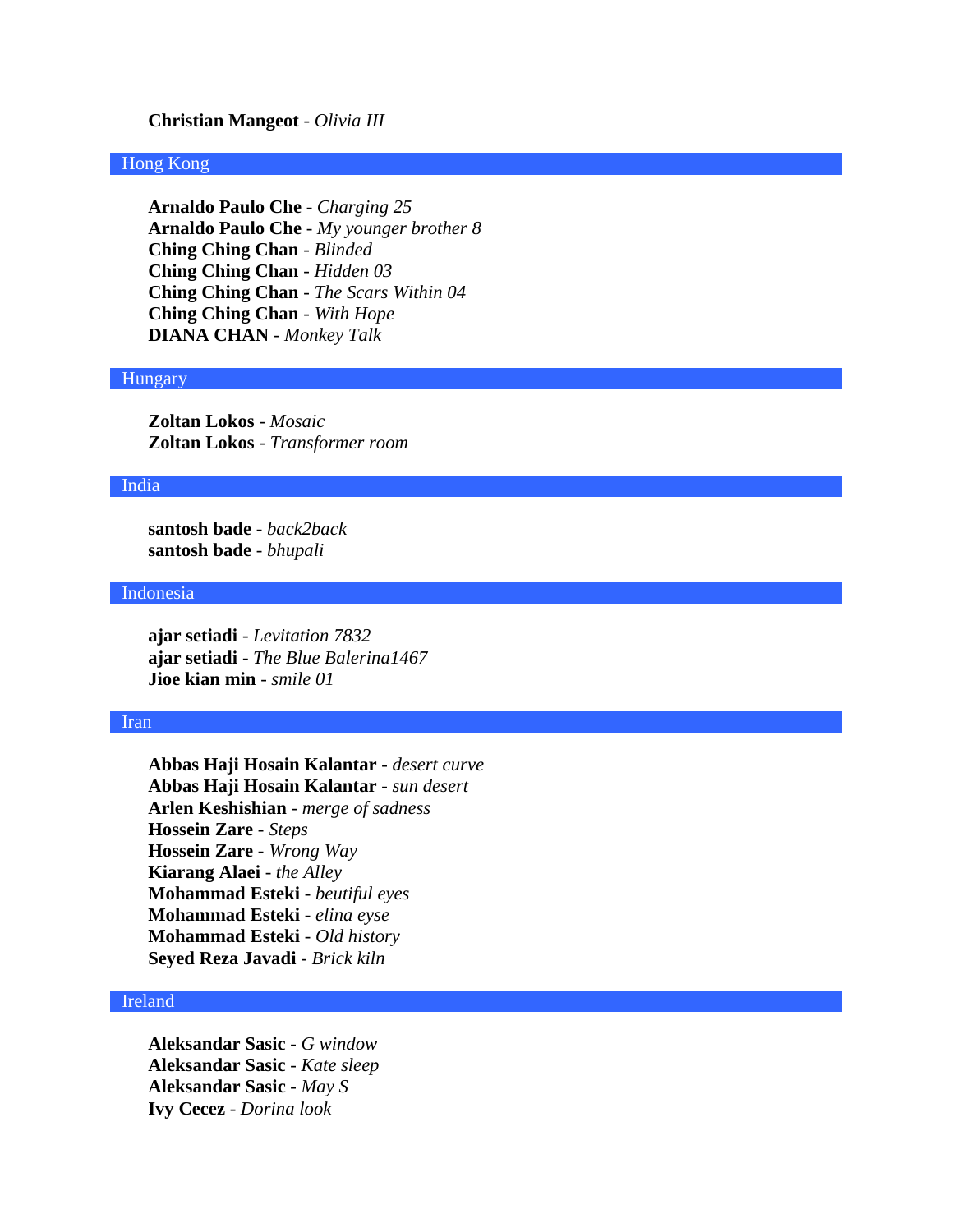### Italy

**ivana sancandi** - *Ty Tao* **Massimiliano Falsetto** - *games of children* **Massimiliano Falsetto** - *she excluded* **Massimiliano Falsetto** - *tattooed brothers* **Vincenzo Di Panfilo** - *Mio fratello* **Vincenzo Di Panfilo** - *Paddy*

## **O**atar

## **Ahmed Mohamed Hassan** - *Black Conical*

#### Romania

**Ovi D Pop** - *Locked* **Ovi D Pop** - *Served* **Ovi D Pop** - *Show must go on and on* **Ovi D Pop** - *Waiting for the night boat*

## Russian Federation

**Alexey Ivashchuk** - *Ania\_2012 -1920* **Alexey Ivashchuk** - *Helen\_BW - 1920* **Alexey Ivashchuk** - *Julia -1080* **Alexey Ivashchuk** - *Sisters - 1920*

#### Serbia

**Borislav Milovanovic** - *Julia* **Vojislav Pesterac** - *Arena 319* **Vojislav Pesterac** - *Fog 8643*

#### Singapore

**Lee Eng Tan** - *Farah Farz 28*

#### Spain

**JOAQUIN SALINAS D' ANGLADA** - *MIENTRAS DORMIAS* **JOAQUIN SALINAS D' ANGLADA** - *NOSTALGIA* **JOAQUIN SALINAS D' ANGLADA** - *SENSUAL* **Manel Puigcerver** - *Looking for freedom*

USA